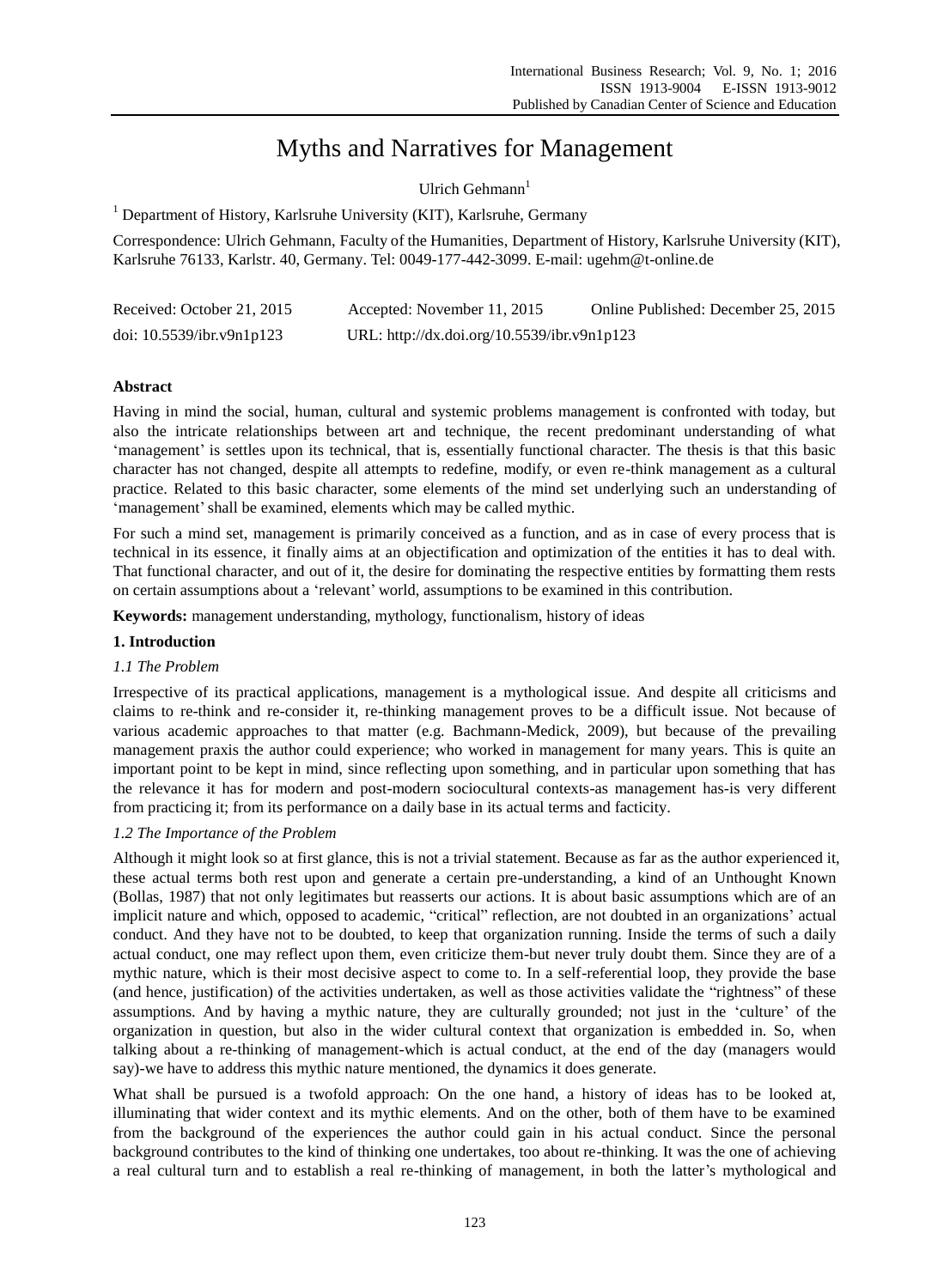practical dimensions. The author worked abroad as a manager in charge for an international consultancy firm, and the decisive aim of the mission was to achieve a "transition process"; large scaled, for entire countries. Cultures with their aligned management-understanding had to be transformed, converting them into what may be called a mythology of the free market. That liberated individuals count (no matter if firms or persons), not the collective. That a mythology had to cease, and another one to take its place; which was a turn in culture, its aligned disruptions included.

## **2. On Myths and Moral**

What is an 'unthought' known? In terms of comprehension, the Unthought Known is equivalent to a tacit knowledge (equivalent to, but not entirely not identical with) that not only underlies our daily activities, e.g. in management, but also justifies them and grounds them morally; which can considered to be even more important. Inside the framework of a practiced everyday systemic of management, it does lead to a phenomenon known in the system theories as operational closure. Technically speaking, it is the overall situation that a system-e.g., a 'system' of managers and their management values, as well as the associated 'other' system, the one that has to get managed (an enterprise, or any other institutionalized organization)-is reproducing itself by referring to itself, and that on a constant base. Or formulated as practical outcome: The organization in question uses its own operations as argument for its own operations (Baecker, 1999, p. 161).

This too is neither trivial, nor self-evident. But it generates, as an ongoing process and based on the authors' evidence, its own kind of self-evidence. Which accounts for that organizations' very self-understanding then (who are we, who the others, what is the "nature" of our business), altogether with a peculiar morality assigned to it: Not only why it is justified what we are doing here, but moreover, why it is right what we are doing here; which is not identical albeit very closely related to each other. The latter dimension can be abbreviated as the "moral" or mythological dimension of management and finally defines, being a constitutive part of that Unthought Known addressed above, the actual cultural terms and out of this, the terms of understanding specific for the organization in question: how we interpret phenomena, in particular events? What they mean for us? Not just confined to the actual situation, but in general, for us as an organization as a whole? Related, it is about our very self-understanding as an organization: what is our raison d' etre, our reason to exist-as this kind of organization, and no other? Whereby the 'kind' is not a one of a rationalized functionality (we, as an organization, are in this and this industry, have these strategic goals, etc.), but an attribution in terms of culture-it refers to the pre-understanding (the respective Unthought Known) who we are and where we are, inside the context of a world conceived as being "relevant" for us.

#### *2.1 Myths as Relevant Narratives*

When we look more closely at such a mythological dimension, what it is? How is it constituted, consisting of which elements? Moreover, what is a mythos, in these regards? A mythology, to be comprehended functionally as a system of myths, consists of a set of central beliefs (that very 'system') which can be understood as core beliefs about the nature of the "world as it is", to use that mythological term; how it came into being; and what the position and meaning of man is, inside the frame of this context. Or shorter, if we understand a mythology in its functional terms, its function is to explain the world and its meaning, and out of this, the position and meaning of man inside it (cf. Campbell, 1996, pp. 15-17). The "rightness" of human activities, e.g. in the daily conduct of a management context, is derived out of this.

To better comprehend the phenomenon, a few voices about it: A mythos, says Roland Barthes, is not just any saying but a message, an entire system of communication; it is no object, no term, no idea but a way of meaning, a form (Barthes, 2012, p. 251). The mythos, states Eliade in his investigation about the mythic, is a very complex cultural reality that can be interpreted from many differing perspectives assisting, and supplementing each other. For him, the most encompassing and least imperfect definition of a mythos is that "[…] the mythos narrates a holy tale [...] In other words: the mythos narrates in which ways [...] a reality came to existence-be it total reality, the cosmos, or only a part of it […]"(Eliade,1988, p. 15). Holy has not to be misunderstood; taking the nature of a mythos as a narrative, a myth is not just a story, or a legend-it is more than that, it is a tale. A tale not doubted since it provides the very fundament of interpreting, and acting in the world. Here, 'holy' means a sacrosanct, not questioned narration (no matter its respective appearance) about the "world as it is"-at least about the relevant world as it is, that domain (or domains) of an entirety-a 'reality' in its total-that we believe to be of importance for us. Regarding the mythos, so Eliade, there is a separation in 'false' and 'true' stories (the latter being tales then); legends, fables, fairy tales are 'false' stories not because they are overtly wrong or just fantasized but because they are no myths. Because they do not, opposed to myths or 'true' tales, directly affect the human existence as such, in its foundations. Since myths, by being true tales, narrate what directly affects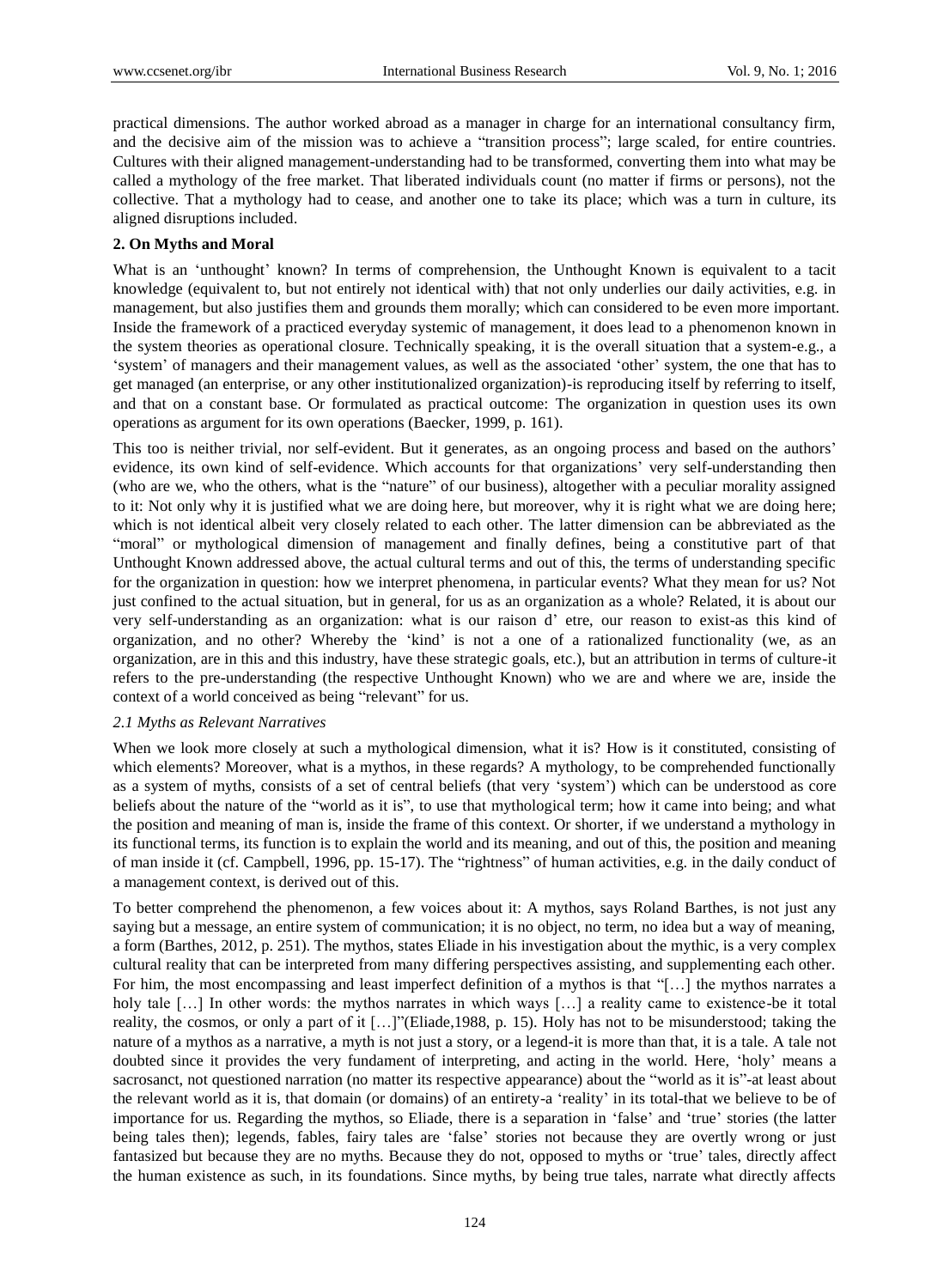and constitutes the human being ab origine. "And everything what concerns his existence and his way of being in the cosmos is directly affecting him" (Eliade, 1988, pp. 18-21). A myth is no assertion for 'explaining' a (whichever constituted) world but true; it does not answer certain questions but makes unquestionable (Blumenberg, 1996, p. 142).

A myth, so another investigator, comes equal to a certainty of faith. In this sense, it is a holy and therefore true tale; it is 'true' because it is 'holy' (and not vice versa), believed in with all security of the undoubted, unquestioned. Myths are ultimate sacred postulates, as he puts it, since they provide the basic "assumptions" upon which all the other assumptions that constitute our world view in question build upon (Rappaport, 1999, p. 21). In a literal sense, a myth is a *religious* narration, a one we (who believe in it) are re-bounded to; from the Latin *religare*, being re-bound to something in the sense of certainty, assurance and guidance (cf. Hoffmeister, 1955, p. 525).

In this respect, and with a look at management matters, two aspects of such kind of narrations are of specific importance: Their religious undoubtedness, and their relation to history; a relation which too influences the outer form, the appearance of myths. Being an undoubtedness that embodies a known unthought, myths are tautegorical, as Schelling put it, one of the very first researchers of the mythic in systematic, scientific terms. They refer to themselves, in relying upon themselves in a self-referential or "operationally closed" way (Cassirer, in Verene, 1979, p. 235). Otherwise, they would be no myths but just common or 'false' narrations open to critique, i.e. to doubt. Such a tautegorical character also affects their appearance: For the believers of the mythos in question, it is sufficient to know (unthought) its narrative core-you don't have to know the whole tale to know what it is all about. A myth of the free market for instance, consisting in its narrative core in Free Market  $=$ Democracy = Freedom can adopt many different forms, as a complete narration-of a neoliberal economic theory, of an elaborated guideline how to proceed in restructuring entire industries (in the author's case), of the respective narratives to pacify the ones subdued under the mythos' rule (why your industry and hence, your enterprise has to be transformed, with dozens of rationalizations); but irrespective of these concretized outcomes as a detailed narration put into practical operation, its narrative core, consisting of the above mythological equation, remains the same Unthought Known. Myths, so Blumenberg, another prominent researcher of the mythic, "are tales with a high constancy of their narrative core combined with marginal capability for variation". Both features make myths suited for tradition, he says; their durability offers the possibility to articulate them in many different ways of ritual and imagery, and their respective versions offer the chance to try them anew over and over, in ever new forms (Blumenberg, 1996, p. 40).

#### *2.2 Myths and the Practice of Morals*

The latter aspect is of particular importance when related to management matters. Since a certain mythic preconception about a relevant 'world as it is' which again is rooted in other culturally based and historically deep-layered mythic images-for instance, the Christian imagery that as such, the world is hostile and (therefore) that man has to dominate it-now can become reconfirmed. In the case looked at here: because the world is hostile and because it has to be dominated, i. e. to become subdued under man's rule, mind has to rule over matter; and it must be possible, as an ontological necessity, that mindful artifacts (of management, and to be managed) have to be posed upon a world "as it was" in its original, so to speak natural state. That following the mythos of a second creation, it is a necessity to create the relevant world anew-as a mindful and functionalized artifact serving human purposes. To summarize the relevant old, archetypal imagery of a management mythology or 'system' of myths the author experienced, in his management praxis.

These old images make up a great part of what had been called cultural memory, inherited symbolic figures for which it is not necessary to keep the past as such (what really happened) but to have the quality of an evident unthought known (Assmann, 1997, p. 52). As a consistent system of myths, these old images make up a mythology by becoming affiliated with other myths associated, or "clustered" around them, myths of newer origin; e.g. the one of the free market. In its entirety as a corpus, a mythology then consists of 'old' myths, providing the basal imagery of a 'world as it is', and new ones settling upon them. And this entire corpus of central beliefs (if one wants to avoid the term 'myth') not only justifies itself in a self-referential way, but moreover, offers the chance of becoming realized in ever new forms, as Blumenberg said it. As long as such a corpus is believed in, of course, and thereby enabled to act, to "inform" those who believe in it; and who ground both their activities and interpretations of an outside 'relevant' world on it.

A mythos must be believed in to be active, it must be lived. In the above case of a management mythology, we can see also the practical impact: The myths cited contain a moral obligation, a need to act, to realize them in practical terms. This relates to the nature of mythic truth, namely to embody a 'holy' tale and through that, a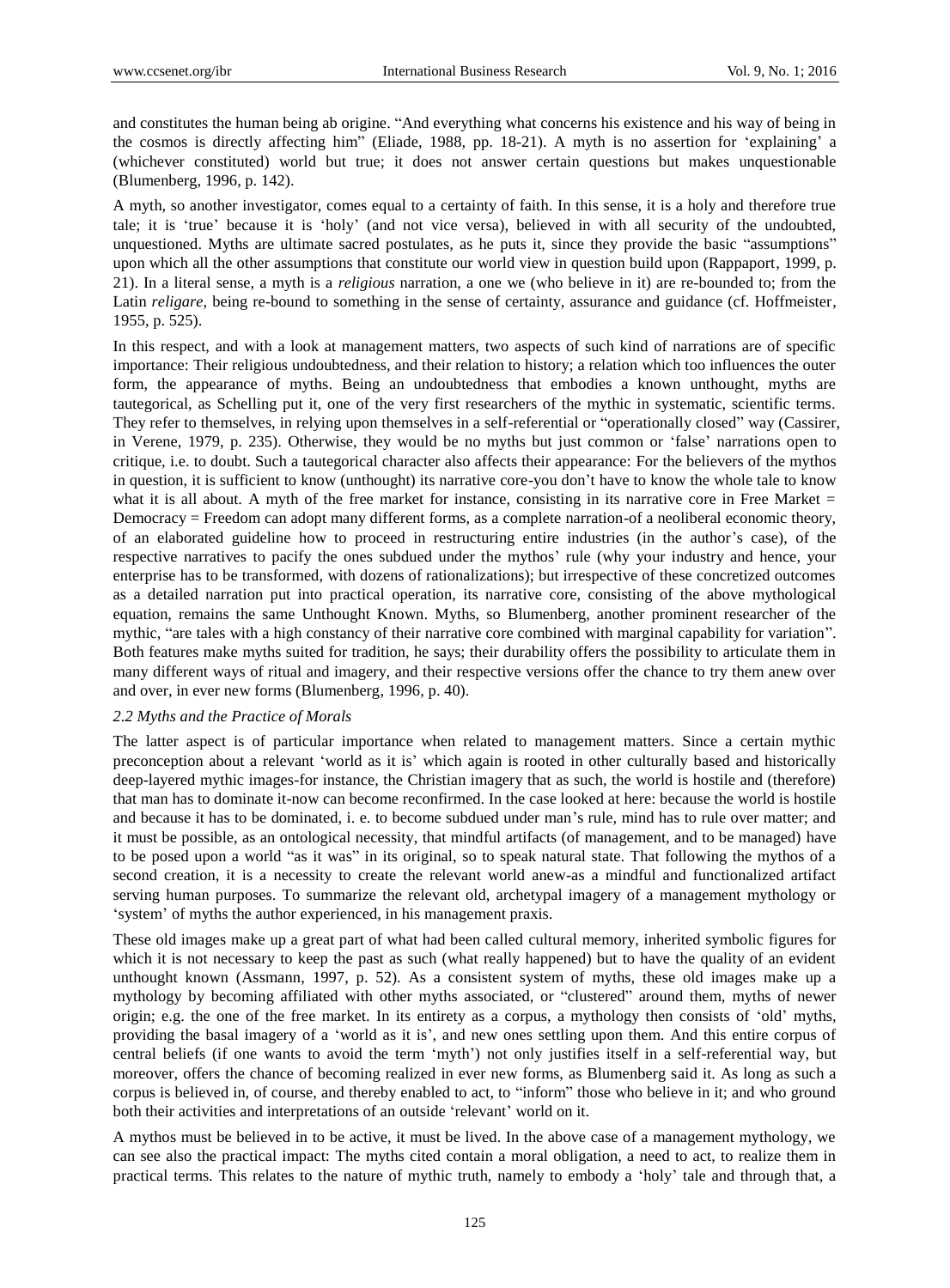certainty of faith. Mythic truth is "not simply veracity, a possible property of expressions, but verity, a necessary property of what is" (Rappaport, 1999, p. 294). And of course, it is man's obligation to realize what is, to sustain and to nourish it through constant effort. Because otherwise, the world (and in particular its 'relevant' domains) would fall back into chaos, into a kind of unorderly state not suited to man. Myth creates meaning by naming the things-that is: By arranging them in a certain order and through that very act, to give them meaning-and it lets man live, in that it is breaking down the overwhelming force of a name-less reality (Blumenberg, 1996, pp. 32-38).

The more since these names and meanings are organized as dichotomies, by their nature, and so are the narratives they constitute: Myth is a drama, states Cassirer, a narration working with antagonistic forces. But it does not stay as a mere narrative in the sense of mere interpretation that passively "looks at" the world by just interpreting it. One would misjudge the true character of a mythos, he says, if one would interpret it as a mere narrative or representation. That a myth is, too, but moreover, it is a narrative that entails an obligation to do something, to act. "Even in its primitive, in its "naive" and unsophisticated form, myth does not serve as mere theoretical purpose. It does not give us a mere "representation" of the world. Its principal role is to arouse emotions and to prompt man to certain actions" (Cassirer, in Verene, 1979, p. 238). A myth becomes the paradigmatic model for all the relevant human activities due to its nature, to be a holy and therefore true tale; since each of such tales always has to do with realities (Eliade, 1988, p. 16). In its original meaning, a paradeigma denoted an inner image which serves as both a measure and a blueprint of guiding character (Hoffmeister, 1955, p. 450); it is the measure and blueprint for relevant activities in, and for interpretations of worldly belongings. In these regards, paradeigma was closely related, almost synonymous, to eidos and morphe, both of them denoting Gestalt or idea (which too were used synonymously; cf. Knobloch, 1981, p. 24). With reference to the mythic, summarized this means that I have an inner image in a patterned way (Gestalt) that acts (a), as a knowing unthought in which I do believe as verity and which provides meaning and thus, orientation; which (b), serves as a guideline, paradigm that (c), is prompting me to action.

Inferred from the author's practical experience at least, one has to understand all this-in its holistic, interdependent qualities-to gain an understanding of the mythic and its practical, reality-shaping force. For this, it is useful to look at etymology, too-what some words, and first and foremost, the ideas they want to express originally meant. Such an approach proves to be helpful in revealing the entire scope of these ideas, including, to express it in a postmodern diction, the meta-level of meaning(s) they actually contain. All such notions, so one of their investigators, are polysemantic and hence, ambivalent, they offer no clear-cut, unidirectional meaning. They can be interpreted as containers, he says, which are changing over time but which do not replace their old meanings by new ones. Instead, they experience a "semantic accumulation" and will become, historically, "specific expressions of a culture of the complex". There is an overlap of meanings whereby the newer ones mostly refer to the older (Vercelloni, 1994, p. 4).

This also applies to myths being "paradigmatic" models, and to notions as management, or praxis. And management, besides being culturally grounded and expressing some narratives about a 'world as it is', is praxis, in the first instance. Originally, praxis meant not just doing something (in the sense of performing) but a state of mind, consisting of an ethos of how to perform at all. Opposed to our recent understanding of the practical which is grounded in modernity, praxis was a kind of doing that was politically and ethically motivated, opposed to the mere doing-of-something, the poiesis (from which our word 'poetry' stems). What we understand as praxis today was mere poiesis, and the praxis, in being a more encompassing "doing", denoted the specific state of mind in which, and the mindset through which I am performing something (Mittelstraß, 1981, p. 38f). Understood in such a way, praxis implied a moral dimension out of which, and through which things became done; and understood in this way, it indeed is crucial for management, too in its recent, and quite 'practical' comprehension. Originally, moral not primarily included normative statements (the modern understanding of morality, cf. Berlin, 1998, pp. 298-302) but just meant the mental manner in which things get done, too justified by tradition, i.e. by the cultural memory mentioned earlier (Hoffmeister, 1955, p. 412) in managerial terms: Moral just denotes "the way we do the things around here", a way specific for our peculiar "management culture" practiced in the institution x, or y.

Seen in this way, management-because it is practical in the sense described above-is a moral issue. And since myths, when becoming practically applied, i.e. realized, are expressing themselves through a certain moral of application, this connection is crucial for the relationships that exist between management, and myths.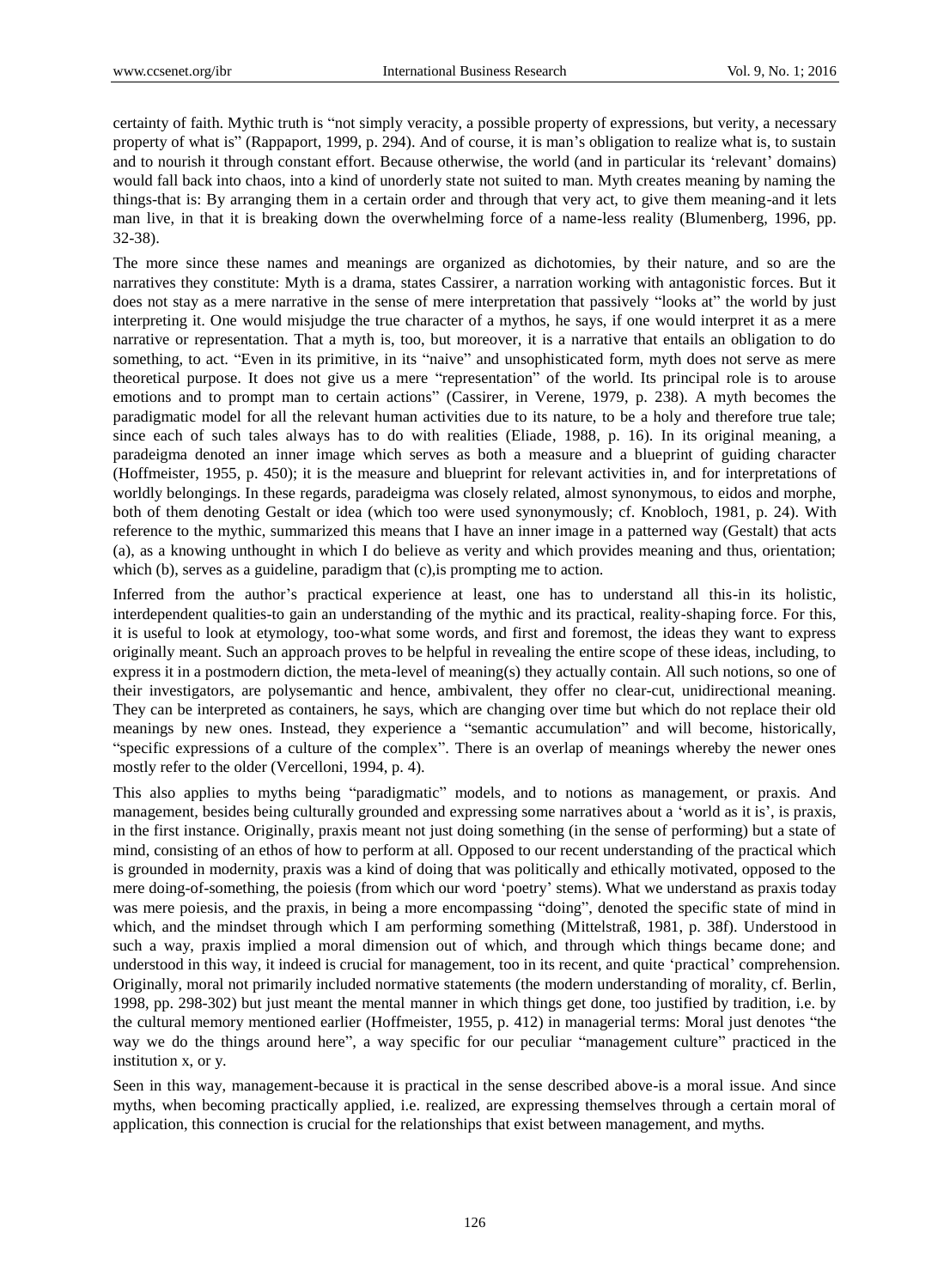## **3. Management and Myths**

#### *3.1 More about Management*

Management itself can be seen as the epitome of an applied morality, and from such a background, its cultural pre-understandings are of particular interest. Management, having its roots in the Latin manu- or manus agere, to keep the strings in one's hands, later on (presumably in the Renaissance) associated with maneggiare, to keep horses at bay, is as old as organized mankind itself. So is our cultural memory, and imagery about management. And in these regards, deeply associated with other mythic notions related to McLuhan's man the cultural animal: It is a technique, and it applies to civilization. And it relates to progress, to leave a purely 'natural' state in becoming more and more civilized, i.e. managed.

Together with all accompanying 'dramatic' ingredients, reflected in the respective mythic images. Tubalkain, the master of metallurgy and founder of the first city (according to the biblical mythos), was a descendant of Kain; according to cultural anthropology, the city, symbol for civilization, and first of all, for a centrally managed civilization, was seen in all its ambivalence right from its start (Leroi-Gourhan, 1984, p. 226). An ambivalence which is not reflected, neither apparent, in its formal definition: according to a systemic view upon management, that is, according to a view that looks at the 'relevant' entities of a 'world as it is' as technical entities to be conceived as functional systems, management equals the conduct of "purpose-driven social systems", that is, of "social institutions in which people work together to fulfill certain purposes" (Ulrich/Probst, 1990, p. 232). According to recent vistas from cultural anthropology, the progress of man as an organized being was closely related to an economy-driven functionalization of human life, resulting in the respective historical levels of managed optimization (e.g., in Gowdy, 2004, p. 253ff) and in centralization plus suppression, the Tubalkain-side of that story. This is a narrative about management that got repeated in ever new forms, and variations-as Blumenberg said about the mythos. As economic subsystem of society becoming de facto independent from the others (Polanyi, Luhmann); as civilization-machine suppressing man from its very beginning (Mumford); as techno-civilization depicted in the imageries of virtual worlds from Fritz Lang to Gotham City to recent dystopian portraits; as embracing capitalist system.

In parallel to that progress-oriented mythical sight fueled by ambivalence, the role of management for cultural development has been relativized-from those concerned with management on a professional base: "[…] if not in its name, management is as old as the necessity to use the coordinated work of several people in order to carry out tasks which exceed the strength of a single individual, then it becomes clear that management, in its many historical variances-from the forms of coordination used in the pre-historic hunt up to the landing of man on the moon-has in fact played a role in the context of socio-cultural evolution. Of course management, in this wide, all-embracing view, has neither determined nor controlled nor guided the process of socio-cultural development [...]" (Malik/Probst, 1984, p. 107). Which is in overt contradiction to the facts, in particular since the sway of a so-called "neo-liberal" or "liberated" capitalism since Reaganomics and Thatcher, facts the author both experienced and tried to install, by triggering real cultural turns in countries of the former Socialist realm (for a general discussion of the influential role of management on matters of a so-called background culture see Haynes (2009). When we listen to other voices, management could attain the status of an all-embracing praxis, even a life form: it became a myth, and a hubris at the same time. Either, its myths have been debunked completely, revealing that all its stories at some level come out to be the same (Stewart, 2010, p. 17) which they are, on a mythological base, and which has to be shown-leaving aside any "cultural turns" that might assigned to them by non-managerial outsiders, and revealing the emperor's nakedness despite his ever new clothing. Or it has been tried to reveal such stories' operation in praxi as mythic constellations (e.g., in Athina, 2011), irrespective of their failures in quite practical, i.e. actual terms of operation. This is interesting. A myth (or a mythology, respectively) has not to prove its veracity on practical grounds, on the base of the facticity of the generated. It is sufficient if it owns verity, and that such a verity is believed in. The failures can be explained then as "collateral damages", as side effects unwillingly generated during the pursuit of the right goals, etc. That means: Myths generate the realities suited to them (also the unwanted ones), but 'real' reality is not able to endanger the myths in question. Nevertheless, reality is used to justify the myth. Because (so the thesis), by including a moral obligation to act, each mythos generates the realities suited to it. In a tautegorical, self-referential circuit, the myth in question generates the realities which are in accordance with it, and these realities in turn justify the myth, "prove" it to be right: Because the world is as it is (generated by the myth), the myth explaining that world is the proper one to explain it.

#### *3.2 Management and Mythos*

If a myth is summarized, in this context, as "consisting of beliefs and values which serves to provide meaning to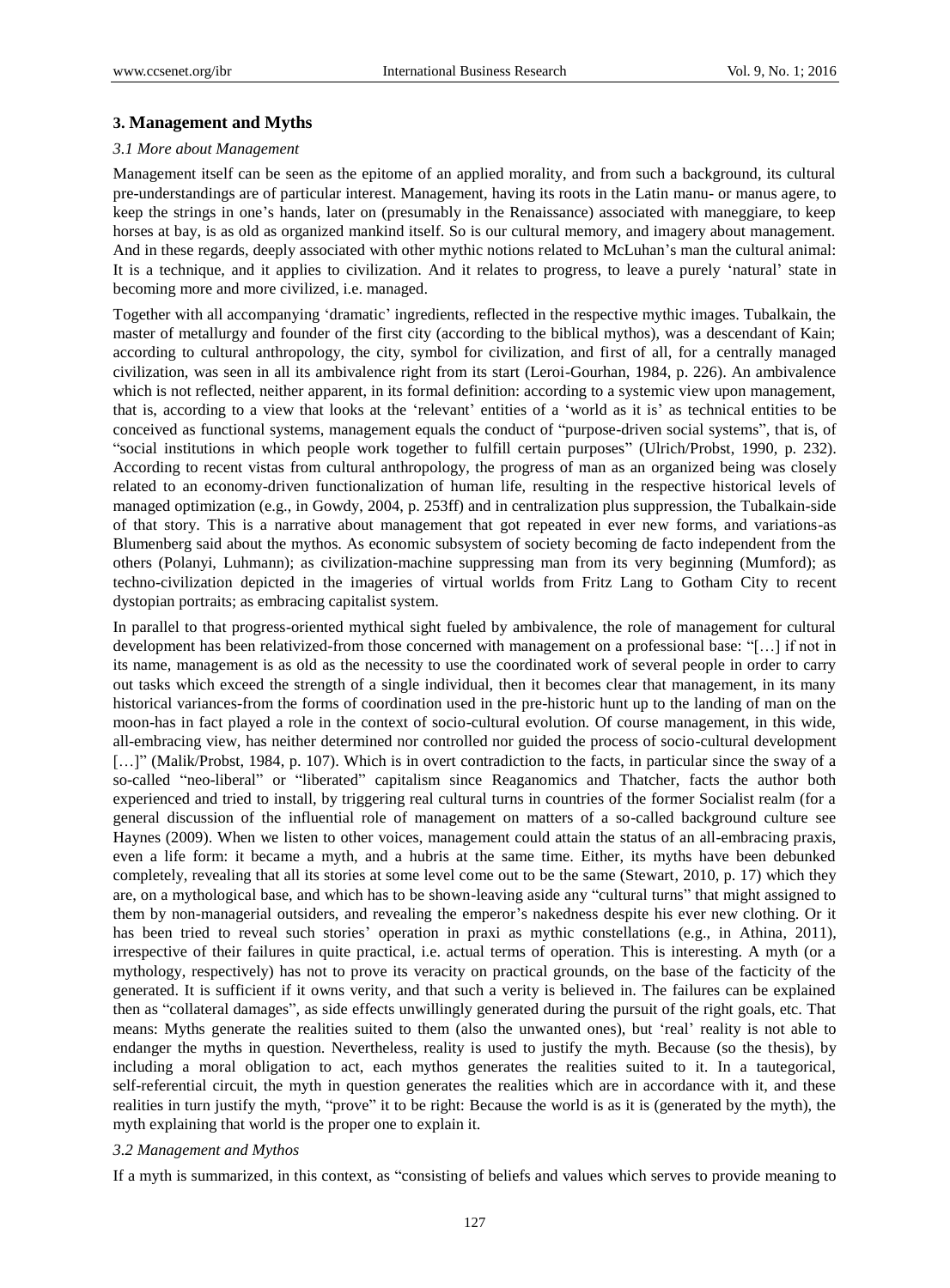human action" (Bowles, 1996, p. 2), and if these properties are shaped into a narrative-no matter how rudimentary or elaborated-what is the narrative core of a typically 'modern' management mythos? To achieve a world as function. Not just to manage existing entities of a 'world as it is' in a functional way-this is trivial, because every management has to be functional in some way since it is purpose-oriented-but to mold the (thought of) world of relevance into a system of functionalities, or abbreviated: into a world as function.

The world 'as it is', in its pristine state so to say, has to be transformed; not only here and there, and from time to time (leaving some remainders of it untouched), but in general, and as a whole. In the above sense of an inner eidos, the idea is to achieve a world as ideal artifact in terms of functions. Ideal is to be understood in two dimensions here, in parallel: In the common meaning of being "ideal" in that an end state has to be reached which is optimal as a perfect state, an "absolute model", or at least optimized (the claim of technical processes); and ideal in the meaning of that what is preconceived in the mind, as an idea or eidos (Eaton, 2001, p. 11). The mythological claim of a 'modern', encompassing management then is to create a world of relevance that consists in a systemic of functionalities and thereby, to arrive at a relevant world that consists of a network (or interdependent networks) of functional processes arranged as systems. It is a cybernetic ideal that comes to expression here, arranging dynamics ('lively' forces) into formatted patterns ('systems') of functionalities. In other words, the mythic ideal is to cast life processes into the channels of a preconceived ideal absolute model.

Of course, such an ideal is historically deep-layered, embedded in certain basic pre-conceptions, with each of them acting as an Unthought Known of own kind, about the mythological meanings of world, and of humans. And of course, it can pour into many different, even differing, narrations about a world as it is; even in reconciled, rationalized forms (e.g. Gehmann, 2003, to the differences between traditional and modern myths). Moreover, this will to functionality or expressed in terms of Schopenhauer, the will to achieve a functional world based on will and conception, has not to be apparent, e.g. Baudrillard (2014) on recent consumer society, or even more radical, Byung-Chul (2014).

# **4. The Myths of Management**

If management is about organizing, finally, arranging the things into their right order and watch that they keep so, and if myth making is the central process of organizing (Schwartz, 1986) what means management, then? When we look at organizing opposed to its outer appearance (also strongly propagated by management): That it is "only" about arranging some functionality, i.e. to achieve the useful via purposive acts-about which usefulness, and which purposes we speak? And which myths are 'made', and which older ones (these myths 'made' settle upon) are reconfirmed? Moreover, what's about the mythic and actual realities generated out of such acts?

## *4.1 Mythical Moves*

To take a case example from the author's praxis: In transforming a former Socialist economy-the wrong one, in terms of Cassirer's myth as a drama-into the right one of a capitalist market driven by freed forces, a complex construct was established, a true world as ideal artifact. It was a construction deliberately designed to be of an ephemeral, transient character, and it did encompass the entire former economy. There was a state ownership fund (SOF), and several private ownership funds (POFs), whereby the aim of these POFs was to secure territorial coverage, them directed in their activities by the SOF. It meant, translated into the terms of the mythological: A former mythology that was the official one in charge but nobody believed in any more-Socialism-had to be killed in favor of the proper mythology to get established, that of a Capitalist Free Market. The wrong belief had to become eradicated, and the right one to become established, via that SOF/POFs-construct aimed to (a) cover the entire territory of that former wrong mythology, through (b), destroying all of that mythologies' structures. Organization is about managed spaces, in physical as well as operative terms. One world as ideal artifact (Socialist Economy) had to be replaced by another one (Capitalist Economy). After this has been achieved, the entire SOF/POFs-construct was not necessary any longer, i.e. had to vanish, too. Its function was to destroy and to reconstruct, before it ceased by itself. And of course, such a destruction plus subsequent transformation in creating the new was not confined to economy, but as one can easily imagine, it essentially was a mental and (therefore) cultural issue, too. A myth is about a new beginning, it explains how the world as it is came into existence and-utmost important-its reasons to be, to exist at all (Rappaport, 1999, p. 233). An old world order, mythological-grounded, had to vanish because it was wrong, and a new one had to take its position. Also in this sense, a mythos relates to history: By pursuing what Karl Mannheim (1929, pp. 129-188) in his famous work about ideology and utopia called utopian consciousness, the old history, the wrong one-here, a one based upon the false tale of Socialism-has to be eradicated in favor of a new, and right one. According to the Babylonian mythos of creation, Marduk creates the world anew, by killing Tiamat and forming the new proper world out of her materials.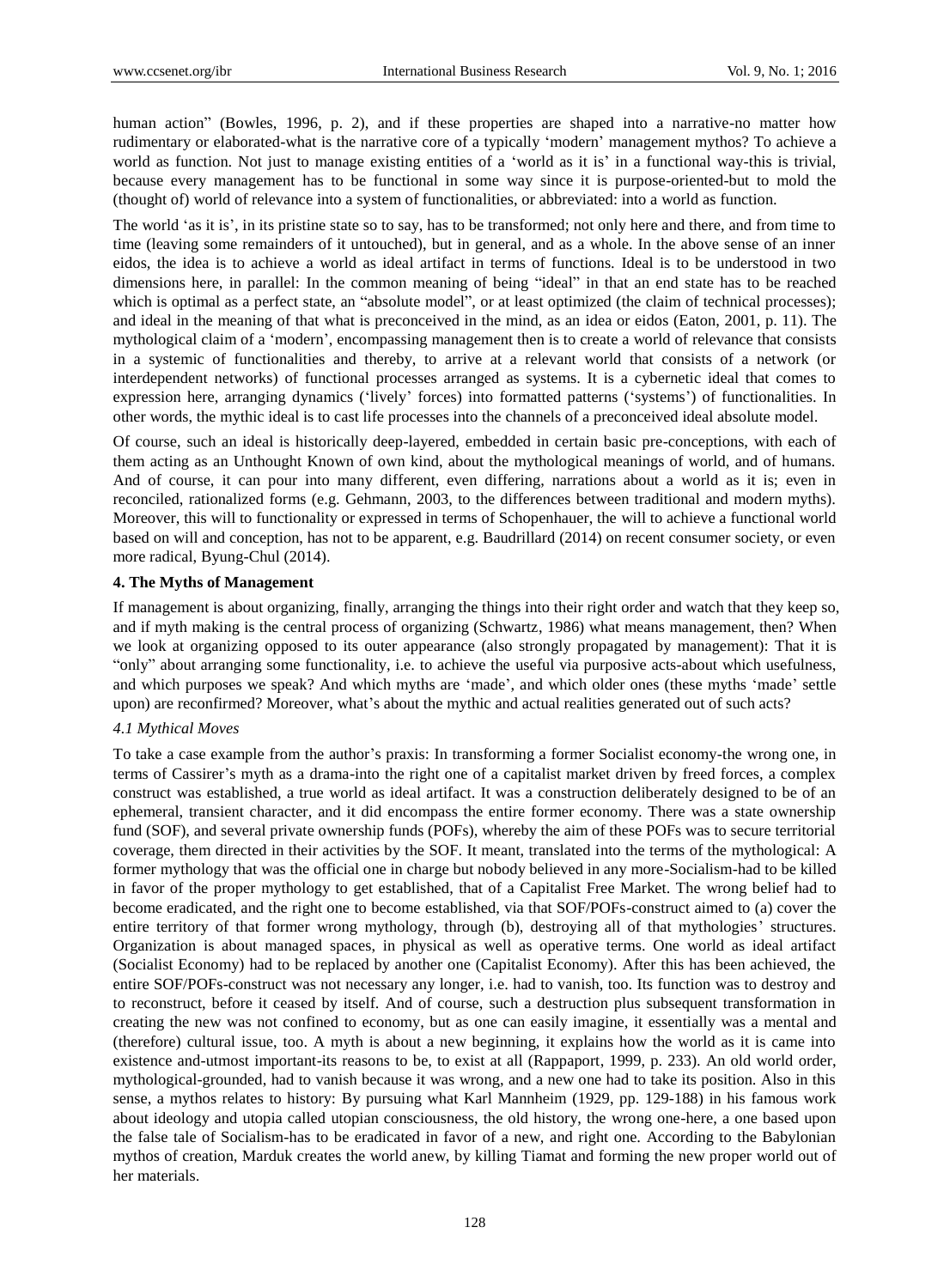What happened? A new, transient world as ideal artifact was imposed on an old, 'wrong' one, in order to reach another, final one that was concordant with the myth of the free market. It was a tripartite historical operation: First, there was an old world, already created as an ideal artifact, that of a Socialist order; which replaced a formerly existing one, that of a false, bourgeois tale (of capitalist origin). This new order had to be replaced again, because it too was a false tale; by a transient world order (SOF/POFs). And then, a third order had to come, that of the free market in its newest, and finally liberated form-the "absolute model" mentioned above, making the former utopia, literally the non-topos, to a topos, to the system of a final (ideal) space realized in mental, physical and first and foremost organizational terms. History as teleology had to be achieved: the final, 'ideal' end state of history is that where there is no history any longer. Since the free market, following Schumpeter's principle of creative destruction, has no history in the real sense. The principle, supposed to embody a driving force of capitalism, states that the very course of a capitalist history consists in constantly bringing forth the new, at the price of destroying the old (Schumpeter, 1943, p. 83). It means that history as such, as an entity in itself has no value-since it is old, outdated: The old technology is less efficient than the new one, yesterday's products less valuable than the ones now, and so on. At the same time, the myth of the free market presupposes an eternal present since it is the (believed) end state of history: there is a history of people, institutions and subsequent creative destructions, of course, but no real one in the sense that something radically new is happening: something other than the free market. And as long as a free market exists, in its real terms, the mythos underlying it is justified. Because it really explains, being the central element of an aligned mythology, the world 'as it is'-now, under the aegis of a free market. Myths, as the respective ends of history, become self-referential: Tautegorical, as Schelling said it.

Interestingly, exemplified by the case study, there was another mythology claiming the very same, to end all of the 'false' history that went on so far by a new kind of world order, a Socialist one. Here too, a world as ideal artifact had to be created, and too it settled upon two other myths decisive for modernity: That individual human beings had to be liberated, and that it is possible to create the world anew, in a process of a second creation; which is an 'old' myth at the same time, due to its Christian origins (to its most recent version as cyberspace-variant, see Eerikainen, 2000, 140f). What came up in its capitalist version as a *creatio continua*, following Schumpeter's principle a continuous creation or more precisely, a constantly ongoing re-creation of the world (Glacken, 1997, p. 67), was in its socialist version a definitive end, the state of Communism. As in our case of SOF and POFs, to be achieved via a transient state, a so-called Socialism. In the course of this transformation, man will become liberated; in the capitalist version, he is liberated all the time, mainly as consumer having the world 'as it is' at his disposal, as application for gaining resources, products, other benefits (travels to exotic countries, and the like) to constantly liberate himself, in that eternal present mentioned.

#### *4.2 Management Procedures*

These two main narratives of modernity with regard to the liberation of man, each of them aimed to achieve a true cultural turn (in ending a former history), have one myth in common, a myth related to the one of a second creation: that it has to be, and indeed is possible, to create a functional world. Which, in the first instance, is a rational world, and in addition, a cultural trait deeply embodied in what is called the Occident, since Greek days. "Rationality is one of the leading concepts by means of which we formulate our self-image and understanding of the world", and became a key notion in 20th century organization theory (Schipper, 1996, p. 267). If management, and in particular the occidental cultural model of management, is understood as a specific kind of rational order, namely a one relying upon formats-broadly defined as normed modules/processes which own algorithmic qualities-then producing formats was the ideal for that kind of management. An algorithm is a formal procedure from which it is expected that it will lead to the ever same results once it started. It is characterized by (a), inherent neutrality: The results achieved depend on the logical structure of the process applied (example: assembly line), not on its materials used (example: material inputs, workers); by (b), simplicity: each step in such an algorithmic procedure has to be designed as simple as possible (which became the ideal of a 'scientific' management); and (c), guaranteed results if installed properly, and if no mistakes are made during the processes' run (Dennett, 1996, p. 30). Algorithmic rationality was the dominant theme for Western thought over long periods of time, and it was an "ideal of rationality which implied rigorous norms and criteria for claims about true, propositional, knowledge". Of ultimate importance in these regards were two questions: Are the propositions self-evident? And if not, "can they be deduced according to strict logical rules, which are self-evident or from other propositions which are self-evident?" (Schipper, 1996, p. 268). Here, we see the door wide open for mythic preconditions because by their nature as it has been outlined in the foregoing, they are eo ipso self-evident. If evidence denotes an issue that is immediately clear, either from sensual perception or from mental insight (Hoffmeister, 1955, p. 223), then topics belonging to the domain of an Unthought Known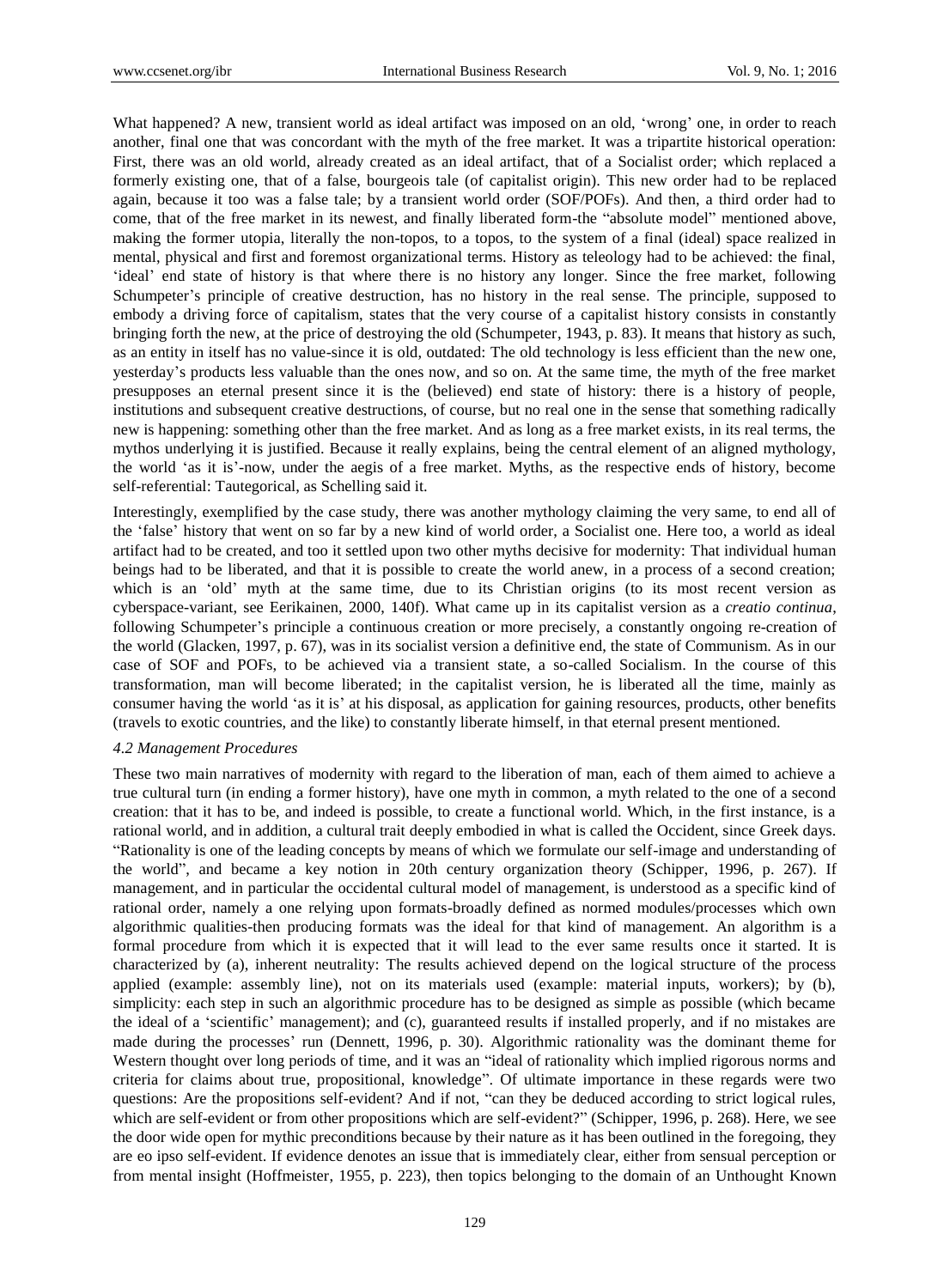claim such an evidence, first of all. And self-evident (inter alias) are such issues or notions which own an axiomatic character. Since Aristotle and Euclid, an axioma is a principle or assumption the truth of which is immediately evident, which needs no proof and moreover, which cannot be verified or falsified at all; and which serves as the base for further assumptions (Hoffmeister, 1955, p. 101). In this sense, myths-as embodying a specific "class" of an Unthought Known-are axiomatic, that is, self-evident, and basic for further assumptions/prepositions about a real/ideas/a world 'as it is'.

And they account for what has been called judgemental rationality, the capability to judge a situation according to its relevance for other parameters-e.g., is this procedure goal-oriented, may it lead to unbearable collateral damages-for other general criteria of relevance (Schippers, 1996, p. 269). And, according to the author's empirical evidence, first and foremost for criteria of a managerial praxis in the above original meaning: Do the procedures going on fit into our general understanding of who we are? Are they compatible with our identity, with what we believe does constitute us, and our organization? And since our identity derives from its mythological substrate, the final question is: Are the procedures/situations/proposals made compatible with our mythology "in use", i.e. in line with our central beliefs? For instance, to refer to the above case example, nobody of the participants would have had the idea not to install free market-conditions, or to do so less than 100%. That is, to do it in a way that would have allowed for a mixture between the "old" world, and the new one to be installed-in a mythological translation: To let alive what has been before, at least in parts. Nobody had such ideas; the result would have been immediate dismissal. Not because of such ideas as such, but because a codex would have been violated, a managerial praxis and its constituting mythic substrate. You would have been a traitor in proposing such ideas. Or to formulate it from a slightly different perspective: You will have to fit into the leading narrative, you have to remain one of its parts; otherwise you are dead, out of the story. As Cassirer said it, myth is dramatic; there exist only clear-cut dichotomies and antagonistic forces, the good vs. the evil. And Socialism was evil because it relied upon an idea of man as a communal animal, and not as an individual that is free to do what it wants, no matter if enterprise (free-acting individual units, too) or single person. The meaning of life is to act alone, and to do so in competition, a meta-narrative to come to. Anybody who would have doubted such axiomatic truths would have been dismissed, as said. Or: You succeed in establishing a counter-narrative, a new mythos providing a new meaning. But in this case, you need followers, people ready to believe in a new meaning, and hence actively participating in molding a new verity, altogether with its praxis.

For a mythic will to create worlds as ideal artifacts of functionality-to liberate man by setting the "proper" conditions properly managed, that is, in a function-oriented manner-it is not too hard to imagine what happens if an ideal of algorithmic rationality is combined with a "judgemental" rationality that poses an emphasis on individualism, competition and the world as an essentially hostile place; the Christian heritage, transformed into inner-worldly belongings, the more since work organizations overtook the role of the traditional Christian Church (Bowles, 1989). It is a world where the meaning of life-an issue every mythos explains, since it explains the basic features of a *conditio humana* (Campbell, 1996, p. 16f), of us living in this world (as it is, of course) is to act alone in freedom & competition, and finally to survive.

# *4.3 Management and Meta-Narratives*

We see in this example how single myths form into a consistent body, a mythology. Comparable to a painting, we see some figures in the foreground-the managerial myths in question-grouped together and posed against a cultural background consisting of diverse mythic narrations of a more general nature, that what Assmann called cultural memory (cf. above). Or shorter, expressed in functional terms, that ideal of 'modern' organizations and management: If myths are narratives, it needs some meta-narratives (being myths again) in which they are embedded in. And, to stay in this metaphor of the painting, we have to understand the background in order to understand the foreground at all. Through knowing this background (unthought, as a specific memory), history by itself becomes a mythos. And by becoming so, it will not be unreal but on the contrary, will become real at all, as a normative and forming force of perpetual character (Assmann, 1997, p. 52). Through that, history will attain a symbolic value-as are the attempts to at all erect organizations as ideal artifacts, and to endorse them with proper management; to achieve both the mythological correct organization, and management. To cite Cassirer, In being a symbolic animal, such kind of organization-of course, historically changing since depending on the myths and concomitant values being in charge in the respective society-is a symbolic form of prime importance for man the cultural animal. "He has no separate individual being-he lives in the great forms of social life-in the world of language, of religion, of art, of political institutions. He cannot live his own life without constantly expressing it in these forms. He creates verbal symbols, religious symbols, mythical and artistic images-and it is only by the totality, by the system of these symbols and images, he can maintain his social life-that he is able to communicate with other human beings and make himself understood by them"(Cassirer, in Verene, 1979, p.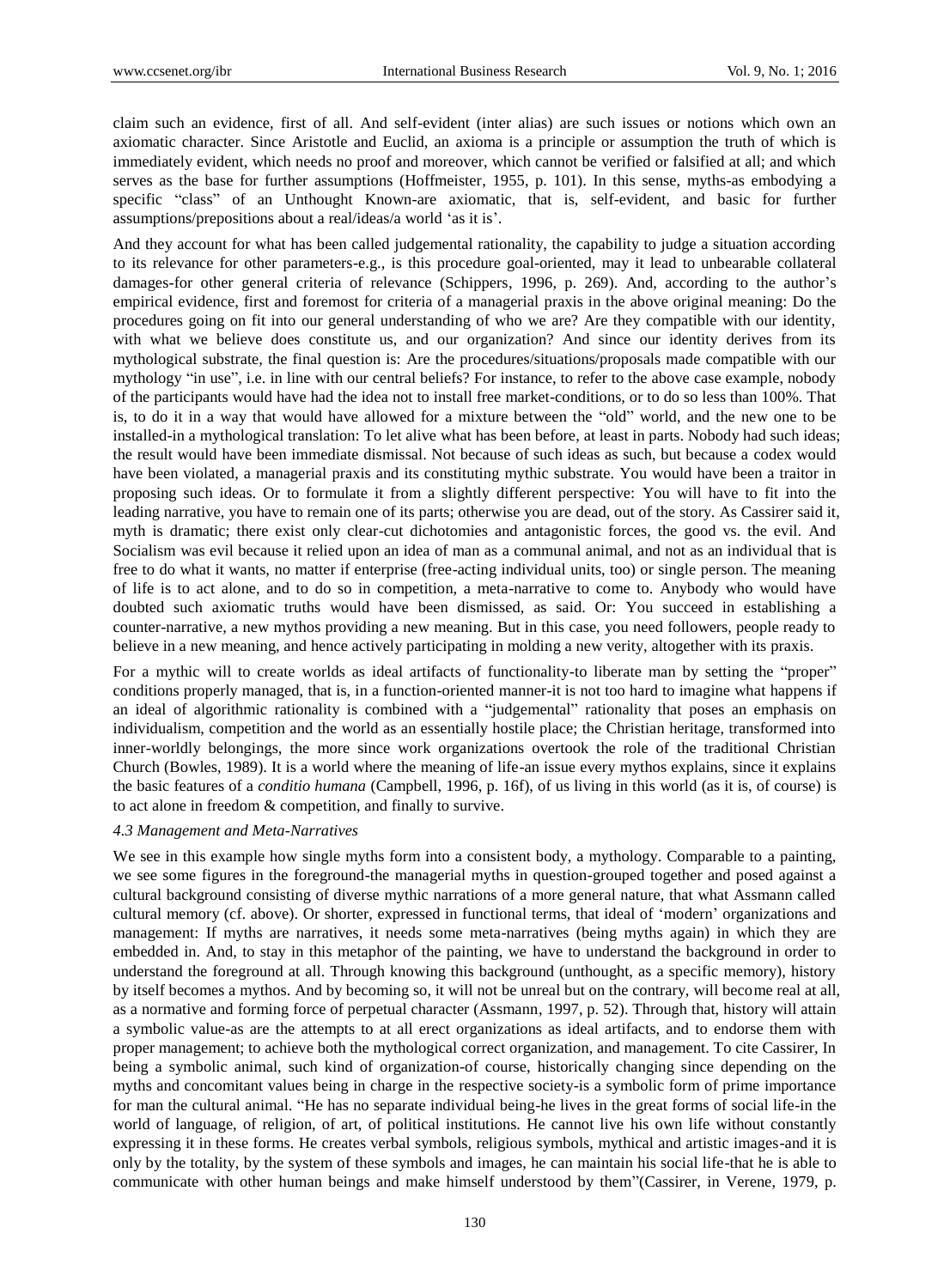137). And, to conclude, it needs to re-think management in its recent forms-them only a transient historical expression of Cassirer's symbolic forms-from this background.

Seen from such a perspective, to erect a world as ideal artifact adopting the shape of a functional organization that is 'ideal' in both meanings of the word is rather difficult if the world 'as it is' has no meaning in itself. And as a result, is populated by individuals (persons, enterprises, other institutions) which compete against each other-but which are free, the major issue. And even if there is no historical meaning any more since every single one of these free-acting units is subjected under the aegis, the nomos of an encompassing competition, free to use the world as it is for its own purposes and belongings (in itself, a meta-narrative of own rank) and as a result, lives in an eternal present subjected under Schumpeter's principle, there is some background left. Some general conception of history "as such", present in the minds of the single actors as an unthought known, despite the reign of an eternal present governed by competitive moves and their assigned uses of the world as an application-pool (reflected in the recent predominant conditio humana of being a user). If cultures and societies can be comprehended as a reality that is symbolically constructed, finally (Böhme, 2001, p. 150), then the trope of the ideal artifact gains an additional momentum, in particular in a competitive, *eo ipso* meaningless world.

One of the major achievements of Darwin, we read in a recent textbook about the human condition, was to give up major goals (of history) in favor of a selection that lacks any plan and acts opportunistic, thereby not anticipating the future. And this is natural, the course of events characterizing a world as it is. Natural selection, we read there, does not bring about a perfect organization but only "relatively optimal" structures, functions, and behavioral patterns. Since evolution (i.e., history) is a self-organizing process that self-referentially regulates itself and generates its own rules (Wuketits, 2010, p. 29). Applied to organizations and management as culturally anchored symbolic forms, we read in another textbook: Organizations today live in a world of hyper-competition where old boundaries and assumptions are no longer valid, due to globalization and the emergence of new types of customers (that specific, individualized kind of world-user). "Hypercompetition places new demands on how firms must organize in order to survive […]. A mode of organizing is required that encourages initiative and innovation aimed at retaining a strategic advantage over competitors. Simply adapting in response to events may not be enough for a firm to survive under conditions of hypercompetition (Child, 2012, p. 40). This has been not written in the days of Herbert Spencer, but quite recently. What it means, in a mythological translation? To put it in a broader context, first of all for history itself such vistas reflect the common mythic imagery about modern times (our one, a so-called post-modern era included), an imagery that can be seen as 'traditional', meanwhile: Modernity equals acceleration, fragmentation (that is, individualization) and "flexibility", that mythic demand standing in the first line of survival needs, not only for firms. From Paul Virilio's dromocratic societies to Baudrillard's hyper-reality to the diverse heterotopias of consumption and illusion of Foucault, making up the majority of today's real spaces (Shane, 2013, p. 75), next to other non-places (Augé, 1995) the real spaces to live in, a real cultural turn since the onset of classical modernity, everything seems to accelerate, to individualize and to become fluid. It is an overall situation that poses an emphasis on the "relatively optimal", and its concomitant constant threat through Schumpeter's principle. If we follow such a neo-mythology to its logical end, it means (and myths provide meaning, we recall) that the meaning of history-and hence, of a world 'as it is'-consists in maximizing the relative fitness of the respective individual unit, e.g., a firm.

As regards the latter, in embodying an individual unit that through its activities, molded modernity (also in cultural terms) as encompassing as no other one, it is severely hampered in its survival efforts-not primarily due to hypercompetition, but first and foremost due to itself, its very nature: namely to be a firm, a "purpose-oriented sociotechnical system" (we recall the nature of management) that has to obey to a strict functionality: To ensure rentability as the very base of its survival. As Max Weber stated already, at the end of a Fin de Siecle, the operation of a firm is not identical with the search for profit. The reach for profits has been not confined to a capitalist era, this "irrational" motive was present in all times, and in all kinds of individuals. This is not the point as regards the specific individual of the capitalist enterprise, the firm. Since capitalism is almost identical with a rational tempering of that irrational motive, cast into the functionality of strict rational forms. Profit is needed, of course, but in a peculiar way: It has to be profit in series, on a constant base, as rentability. The latter is a necessity for an enterprise of the capitalist type, since without it the respective firm would be damned to extinction (Weber, 2006, p. 13). Far away from any mythology, there apparently exist actual systemic properties, also as historical constants, which now have to get mythically explained; on the one hand. And on the other, it were certain myths or central beliefs that at all led to the emergence of such "real historical facts". For instance the one to liberate individuals, and combined with new technological possibilities overcoming the "wooden societies" of a pre-industrialist era which were, in being "wooden" and lacking the possibility of industrial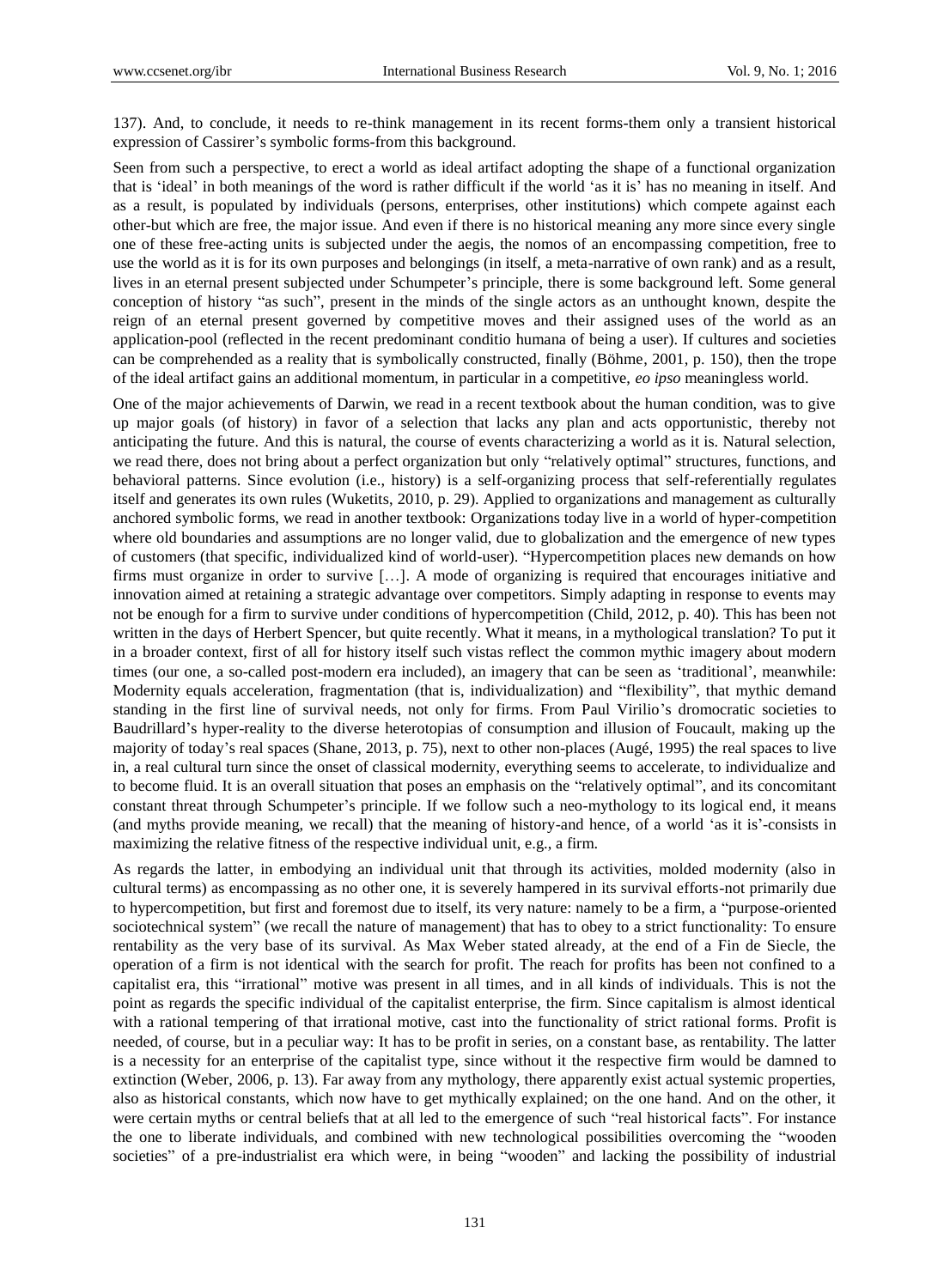production on large scale, eo ipso confined in their possibilities of growth (Radkau, 1998, p. 389), to liberate individuals capitalistically.

#### *4.4 The Myths of Management*

In these ways, actual conditions historically present and ideas intermingle, and on the top of that, interfere with "old" images of mythic origin and their descendants. And in their total generate what Max Weber already called a capitalist cosmos: An "immense cosmos of a capitalist economic order" in which the single individual is embedded in from birth onwards, and which is given as a "factual frame not to change inside the terms of which the individual person has to live" (Weber, 2006, p. 39). Altogether with its most prominent and influencing individualities, the single enterprises following the strict rules he described in the foregoing, just to survive-that means, translated: Just to exist, far away from any additional meaning.

How to achieve survival, inside such a scenario where the only meaning seems to be competition, and surviving? With a myth of the ideal order, a one that is based on the free-acting individual unit of this new cosmos: The enterprise. This has not to be misunderstood, especially not since the downfall of the other kind of ideal order trying to achieve a bonum commune for all, Socialism; and especially not in conditions of hypercompetition. Now, the bonum commune is achieved by each of the individuals alone, because according to the prevalent neoliberal mythology this will lead, with the help of some helpful hand of a self-organizing systemic, to a bonum commune for all. Because only free market equals freedom equals democracy (we realize the tautegorical that according to Schelling, characterizes the mythic). The myth of such an ideal order is not attached to fixed structures-the acting individual (the firm) has to stay flexible in conditions of hyper-competition-it is a mental model, an idea; expressed in a myth of management. Which is a myth emphasizing the following features: "Firstly, a belief in competition both in the internal and external management of organisations; secondly, an economic imperative which dictates the primacy of growth of markets and profits over considerations of community, individuals and ecology; and, thirdly the pursuit of 'functional rationality', whereby organizational activities and work processes are rationalized and broken into their constituent parts so they can be completely controlled" (Bowles, 1996, p. 9). This mythos, coming close to a religious fundamentalism (Bowles: ibid.), generated the realities suited to it, in that it "monopolised the goals and informed the understandings and mindset" of our late 20th century and recent societies. It itself rests upon two other myths, the one of a Social Darwinism and a one of functional rationality (ibid.), concludes that investigator of the mythic in its recent form. Social Darwinism, already indicated above, led to a self-fulfilling evidence, as in case of every mythos: the mythos of Social Darwinism, claims Bowles, led not only to an increased actual competitiveness between individuals (of enterprises and persons alike) during the course of the  $20<sup>th</sup>$  century, raising the belief that competitiveness inevitably belongs to a conditio humana, it moreover established the belief that competitive capitalism is the final truth of history (Bowles, 1996, p. 11). That means, if history is conceived as embodiment of progress that the recent stage of history-that of neoliberal capitalist conditions-cannot be surpassed by an alternative model. And related, it means that the ultimate liberation of humans is identical with maximizing self-interest. To recur to the case example given earlier, one of our very prerequisites of success in preparing the grounds for a free market-myth was the readiness of the ones to be colonized by it: They all believed that indeed, free market equals individual liberation. Which is true, of course, since a mythos is not identical with a lie because it is no false tale-albeit it came true not in the way these people thought of.

Moreover, as the functional rationality to come to, it can justify itself the longer it succeeded to establish itself, in terms of actual historical existence (or duration of 'survival', to use Darwinian terms). Because in generating a world suited to it, the mythos proves to be right-isn't the world in the way that it has predicted it to be? In concrete terms of actual history and actual organization, an effect comes into play which Max Weber called rationality of rightness: The fact that seemingly purpose-rational phenomena had been created at the beginning of their life by motives which have nothing to do with rationality, but which had, in generating general conditions of actual life, adopted the appearance of being "technical-rational" and in this respect, have survived as "adapted"; and not seldom, gained universal spread out (Weber, 1992, p. 105). The evidence of the mythic is that it explains the world, and this explanation is proven by the fact that the world is 'as it is' in the manner the mythos explains it to be. But it is even more than this-the effect that in a world of dinosaurs, it seems that dinosaurs will live forever-it is the momentum gained. Once a certain life system and its mythic conditions "survived", they tend to establish themselves more and more, and if connected with a certain mindset of making the world to an object, here: of functional rationality, this tendency will accelerate.

The other constitutive myth for the managerial one, that of a functional rationality as Bowles termed it, is even more interesting in these regards. Functional rationality is not identical with rationality as such, and also not identical with mere technical rationality. As Weber argues-already again at the beginnings of a recent capitalism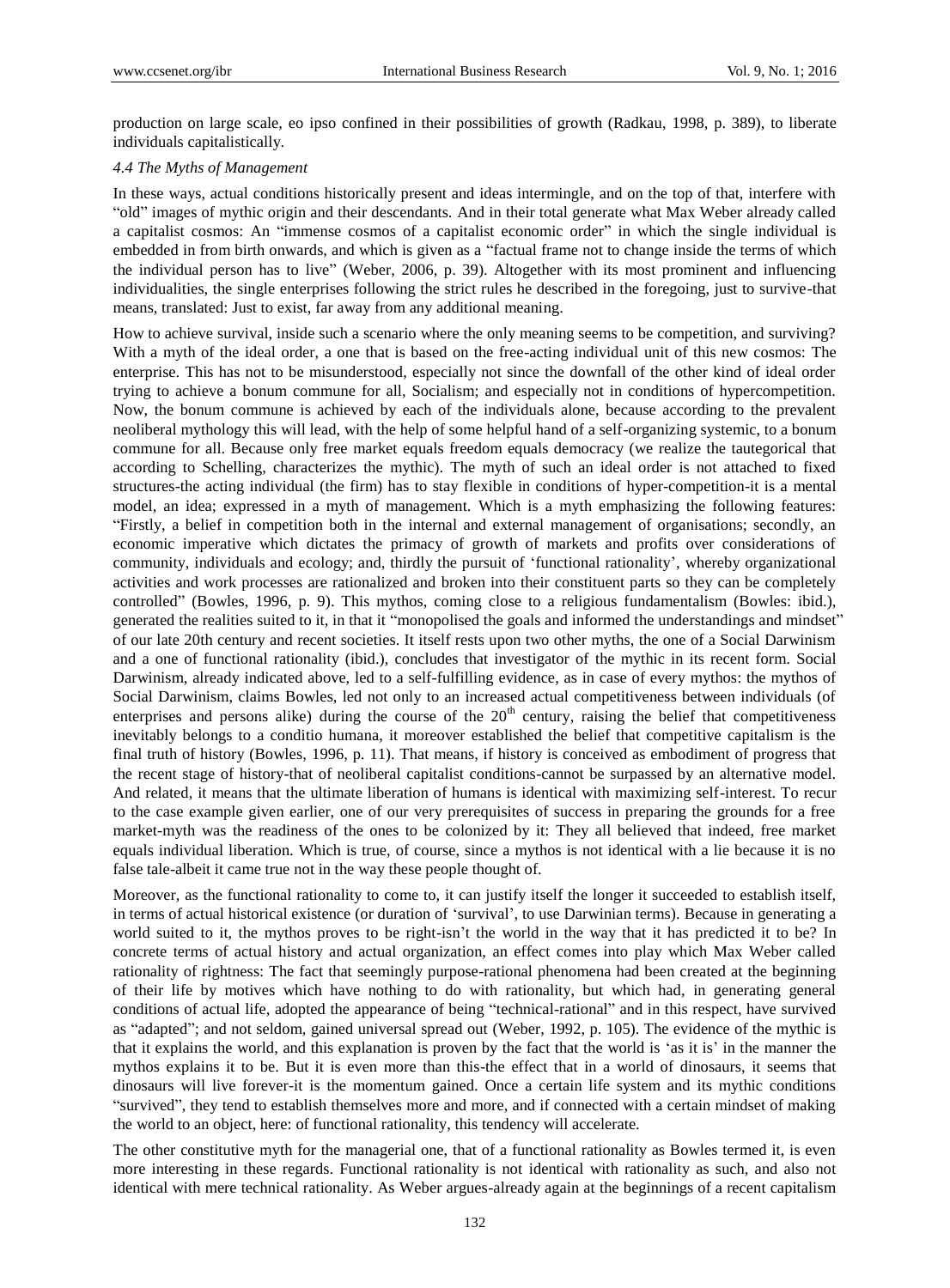to unfold-the capitalist enterprise is interested in a peculiar kind of rationality, a one allowing for the maintenance ('survival') or even the maximization of rentability. Its aim consists in "the creation of a principal rational being", of artifacts which principally allow for rational creation, knowledge, and control, that is, which become calculable in their behavior (Weber, 1992, p. 150). At this point, the algorithmic rationality mentioned above comes into play: The most rational since most calculable entities are those which obey to an algorithmic procedure; which are formats. And which are the result of, and obey to, processes of formatting (Gehmann, 2012).

But although it enhances it, this is not the major issue to be considered here; it is the mythology behind it, the "meta-narrative" told through, and by these technical properties. In this respect, it is even not primarily about a myth of functional rationality, as Bowles claims it; but about another meta-narrative, that to make an artificial world by its own, and out of man's own powers, in prolongation of a Christian myth of a second creation. And assigned to it, the myth of liberating the individual through this very act, in a Promethean gesture, to create world anew with the help of technique (the original core of the promise of Prometheus, and narrative core of the myth aligned), in particular with techniques of management (Gehmann, 2004). The latter first pouring into what Bowles (1996) calls a myth of technical rationality, epitomized in the attempts to install a "scientific" management in the mode of Taylor and Fayol, and in the wake of it, to follow the ideal of the organization as a machine (Giedion, 1994, p. 120). There was the search for some mechanismus cosmicus, following the tradition to create a world as a machina mundi (Mittelstraß, 1981, pp. 53-56), in order to fulfill the Promethean promise.

#### **5. Ideal Spaces**

And it was found, finally, irrespective of all former fruitless trials to create constant orders of management and control, which cannot survive in the face of hypercompetition and Schumpeter's principle. It was the value chain, a perfect mechanismus cosmicus since not dependent on any given, concrete world (cf. Gehmann, 2012, p. 85). In that sense it is a space of pure abstraction, coming close to the ideal of (an almost perfect) calculability and functional rationality. If capitalism is per se a utopian venture in generating systems that operate independent from concrete human beings or other material substrata-they need them only as "inputs" for calculable and essentially algorithmic operations-than this kind of space was not just the fulfillment of a mythical promise to overcome the given, it was its perfection. The value chain is a space, but a one of complete abstraction. And it transforms, in prolongation of the idea of a creatio continua, the given (materials, people, other "inputs") into some other forms of being ("outputs"), a kind of inverted teleology resting in itself, and aimed to constantly produce rentability; at the end of the day, to cite that managerial saying. All materials of an originally given world can be transformed if they become the object of capitalist calculus, and only though this transformation, value is added to them-in making them to something different than they have been before. It means, for a mythological translation, that they had no real value before, that they have to be re-molded into something different in order to obtain value at all. That is, they have to be privatized in a literal sense (from the Latin words for separating, or depriving), namely from their original being, their pristine individuality so to speak, and to be transformed into something other, namely into something functionalized that has obey to some (managed) functions. It too is an individuality, but a different one, a virtually abstracted one. This embodies not only a consequent destruction of original entities, but a utopian operation, finally. Since the 'original' entities are stripped off their original, so to say genuine being by making them to something other. In its original meaning, abstraction denoted not only the stripping off from something concretely given (the Latin ab-strahere), but also the conception for something new, the "mind's active grasp of form" (Summers, 2003, p. 26).

The value chain is no utopian space in the strict sense, but a-topian since it does not need concrete spatiality (despite it embodies a space), opposed to traditional utopias which at least assume some future spaces, concrete spatialities to be reached someday, and/or to be built accordingly (cf. Vidler, 2011, p. 9). At the same time, the value chain-as a closed, abstract cosmos of functionality independent from concrete space, or place-can be seen as the epitome of managerial mythology; because it is independent from all this. And because it transforms-everything. What historically started with the idea of an abstract space, a Cartesian spatium opposed to the concrete place, the Aristotelian topos (Böhme, 2013, p. 15), became further elaborated with the idea of a capitalist enterprise, a perfected functional organization as the ideal space for, and of management. An entity about which Werner Sombart said that it is "pure mind", abstraction from any concretely given in the most consequent, i.e. most functional way (Sombart, 1927, pp. 895-900), thereby reaching that myth of functionality Bowles spoke of. What had been undertaken in case of traditional utopias with a "construction of the void", in an attempt to long for a perfect symmetry between transparency and utopia (Vidler, 2011, p. 130), it succeeded here, in that a-topian space. At the same time, despite atopian, it was a space the application of which could transform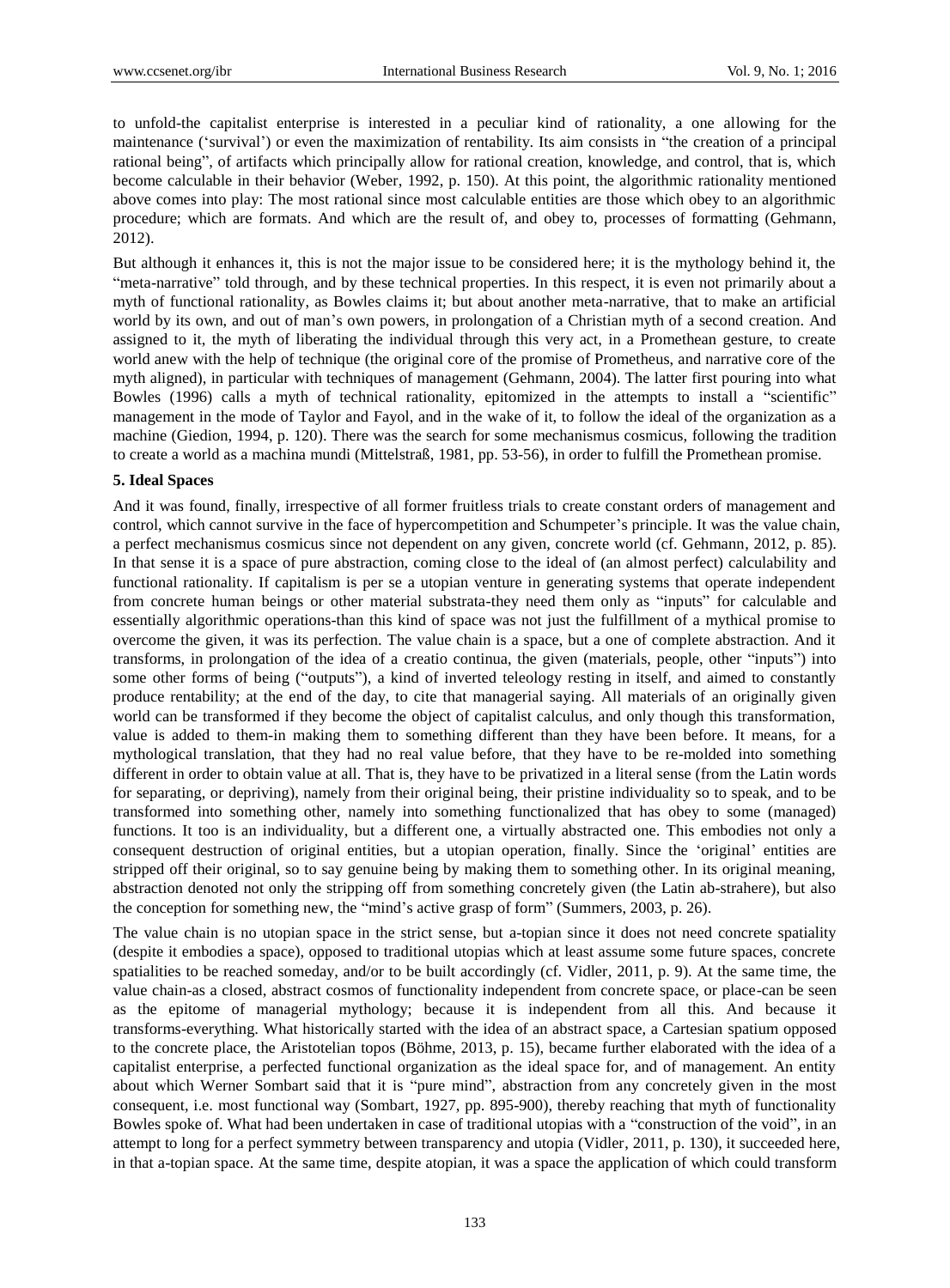real worlds, and to do so in an encompassing manner, see Weber's comment about a capitalist cosmos as a real life world, and not just an imagination: Mythology stays alive.

#### **References**

- Assmann, J. (1997). *Das kulturelle Gedächtnis. Schrift, Erinnerung und politische Identität in frühen Hochkulturen*. Munich: C. H. Beck.
- Athina, A. (2011). Financial Crisis: The myth of free market ideology and current regulatory reforms. *International Journal of Management Concepts and Philosophy, 5*(3), 218-230. <http://dx.doi.org/10.1504/IJMCP.2011.043755>
- Augé, M. (1995). *Non-Places. Introduction to an Anthropology of Supermodernity.* London, Verso.
- Bachmann-Medick, D. (2009). *Cultural Turns: Neuorientierungen in den Kulturwissenschaften*. Reinbek bei Hamburg, Rowohlt.
- Baecker, D. (1999). *Organisation als System*. Frankfurt/Main, Suhrkamp.

Barthes, R. (2012). *Mythen des Alltags*. Berlin, Suhrkamp.

- Baudrillard, J. (2014). *Die Konsumgesellschaft. Ihre Mythen, ihre Strukturen*. Wiesbaden, Springer.
- Berlin, I. (1998). *Wirklichkeitssinn. Ideengeschichtliche Untersuchungen*. Berlin, Berlin Verlag.
- Blumenberg, H. (1996). *Arbeit am Mythos*. Frankfurt/Main, Suhrkamp.
- Böhme, G. (2013). *Architektur und Atmosphäre*. Munich, Wilhelm Fink.
- Böhme, G. (2001). *Aisthetik. Vorlesungen über Ästhetik als allgemeine Wahrnehmungslehre*. Munich, Wilhelm Fink.
- Bollas, C. (1987). *The Shadow of the Object-Psychoanalysis of the Unthought Known*. London, Free Association Books.
- Bowles, M. L. (1997). The Myth of Management: Direction and Failure in Contemporary Organisations. *Human Relations, 50*(7), 779-803. <http://dx.doi.org/10.1177/001872679705000702>
- Bowles, M. L. (1989). Myth, Meaning, and Work Organisation. *Organisation Studies 10*(3), 405-421. <http://dx.doi.org/10.1177/017084068901000306>
- Byung-Chul, H. (2014). *Psychopolitik. Neoliberalismus und die neuen Machttechniken*. Frankfurt/Main, Fischer.
- Campbell, J. (1996). *Mythologie des Westens*. Munich, dtv.
- Child, J. (2012). *Organization: Contemporary Principles and Practice*. Malden, etc. Wiley.
- Dennett, D. C. (1996). Darwin's Dangerous Idea: Evolution and the meanings of life. *ZEIT, 8.*
- Eaton, R. (2001). *Die ideale Stadt. Von der Antike bis zur Gegenwart*. Berlin: Nicolaische Verlagsbuchhandlung.
- Eerikainen, H. (2000). *Cyberspace-Cyborg-Cybersex: On the Topos of Disembodiment in the Cyber Discourse.* In Flessner, B. (Ed.), Nach dem Menschen. Der Mythos einer zweiten Schöpfung und das Entstehen einer posthumanen Kultur. Freiburg, Rombach.
- Eliade, M. (1988). *Mythos und Wirklichkeit*. Frankfurt/Main, Insel.
- Gehmann, U. (2012a). Formats. *New Frontiers in Spatial Concepts, 4*, 13-33. Retrieved from http://ejournal.uvka.de/spatialconcepts/archives/1494
- Gehmann, U. (2012b). Der kapitalistische Kosmos als mythisches Bestreben. Die Virtualität des Realen. In U. Gehmann, (Ed.), *Virtuelle und ideale Welten.* Karlsruhe, KIT Publishing.
- Gehmann, U. (2004). Prometheus Unleashed: The Quest for Knowledge and the Promise of Salvation Through Technique. In Y. Gabriel, (Ed.), *Myths, Stories, And Organizations.* Oxford, Oxford Univ.
- Gehmann, U. (2003). Modern Myths. *Culture and Organization, 9*(2), 105-119. <http://dx.doi.org/10.1080/14759550302805>
- Giedion, S. (1994). *Die Herrschaft der Mechanisierung. Ein Beitrag zur anonymen Geschichte*. Hamburg, Europäische Verlagsanstalt.
- Glacken, C. J. (1997). *Traces on the Rhodian Shore. Nature and Culture in Western Thought from Ancient Times to the End of the Eighteenth Century*. Berkeley etc. Univ. of California Press.
- Gowdy, J. M. (2004). Evolution of Economics. In F. M. Wuketits, & C. Antweiler (Eds.), *Handbook of Evolution*